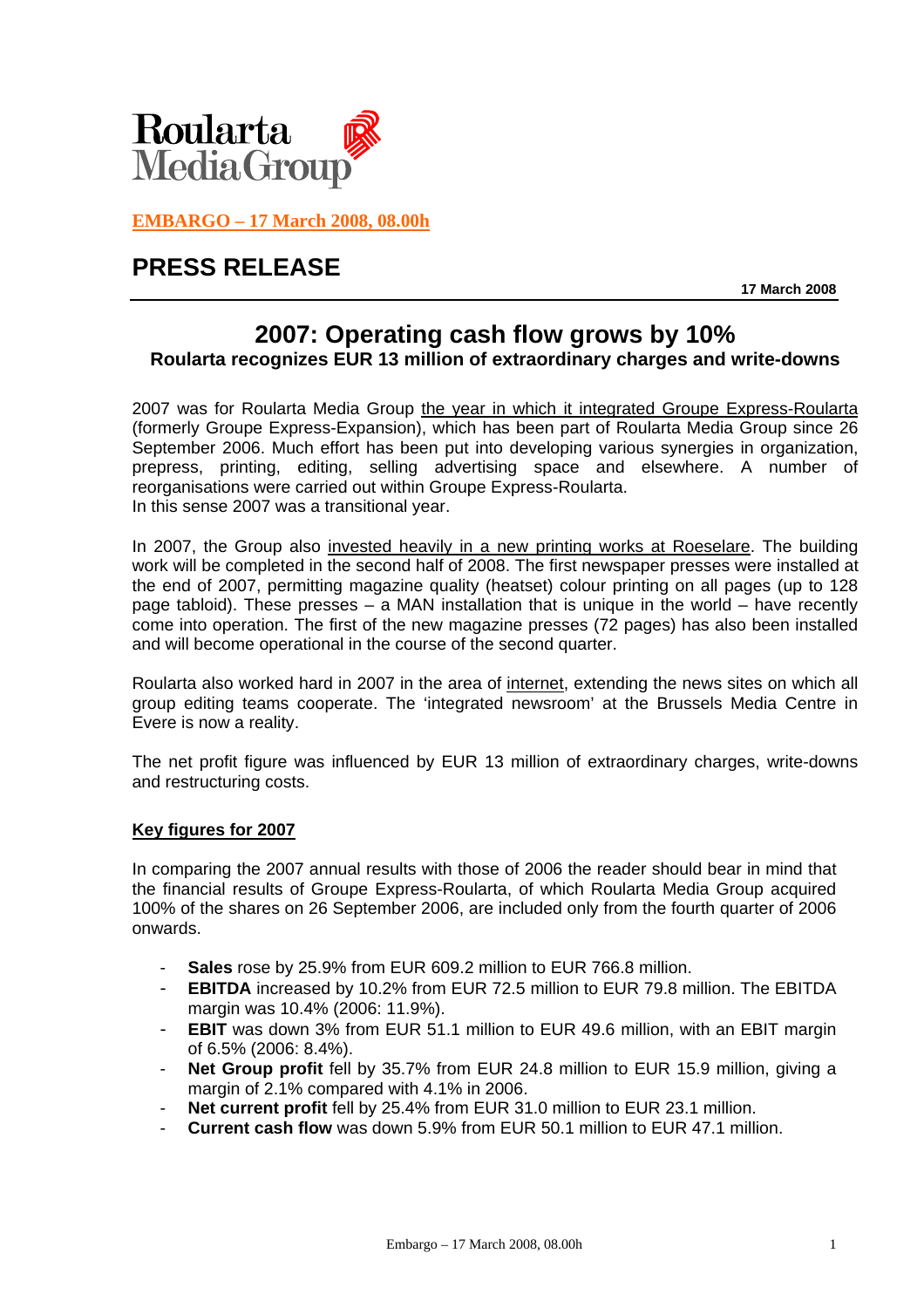- **Profit per share** was down from EUR 2.32 in 2006 to EUR 1.49 in 2007.

These results are discussed in greater detail by division below.

#### **Consolidated H2 2007 results**

In the second half, global sales rose by 14.1% or EUR 46.4 million from EUR 330.0 million to EUR 376.4 million. The Printed Media division increased its sales by 19.3%, the Audiovisual Media division experienced a slight fall of 1%.

EUR 42.9 million of the total sales increase comes from the new acquisitions (primarily Groupe Express-Roularta (Q3), Ciné Live, Data News and 4FM), and EUR 0.7 million from changes in the participation percentages. Existing titles grew by EUR 2.8 million, giving internal growth of 0.9%. The Printed Media division achieved EUR 5.5 million of internal growth, whilst sales in the Audiovisual division fell back by EUR 2.7 million, owing mainly to a fall in sales at Vogue Trading Video.

EBITDA fell 13.4% from EUR 39.0 to EUR 33.8 million and operating profit (EBIT) from EUR 26.5 to 15.8 million. The respective margins reduced from 11.8% to 9.0% (EBITDA) and from 8.0% to 4.2% (EBIT).

The reduction in EBITDA in the second half is due entirely to the fact that Groupe Express-Roularta's traditionally weak third quarter is included in the second half of 2007 and not in 2006.

EBIT in H2 2007 was negatively impacted by EUR 4 million of impairment losses on titles and goodwill, EUR 1 million of exceptional write-downs on tangible fixed assets and EUR 0.3 million of provisions for office rent at Editions Génération/L'Etudiant, given the planned move in 2008.

The net profit of the Group was negatively impacted by various factors. There were the higher financing costs of borrowings to finance the acquisition of Groupe Express-Roularta and the investments in our new printing works, and a negative financial result of EUR 1.6 million on hedge contracts from the application of IAS 39. At the same time the tax burden is heavier than in H2 2006, owing to tax losses that are not recoverable in the short-term, an extraordinary reversal of deferred tax assets (= additional cost) and the impairment loss on titles, on which no deferred tax assets are recorded.

Net current profit fell from EUR 16.5 to EUR 4.3 million and current cash flow from EUR 26.9 to EUR 18.2 million.

### **2007 annual results by division**

#### **PRINTED MEDIA**

In analyzing the comparative figures the reader should bear in mind that Groupe Express-Roularta was acquired at the end of September 2006. This group's figures are included in full in 2007 and only for the fourth quarter of 2006.

Sales by the Printed Media division rose by EUR 155.4 million from EUR 437.2 to 592.7 million  $(+35.6\%)$ . EUR 145.3 million of this increase comes from the new acquisitions  $-$  EUR 136.7 million from Groupe Express-Roularta and EUR 8.6 million from the new titles Data News, Texbel, Ciné Live, De Tandartsenkrant, De Apothekerskrant, Plus Zweden and Effect. On top of this sales of existing products increased by 2.3%.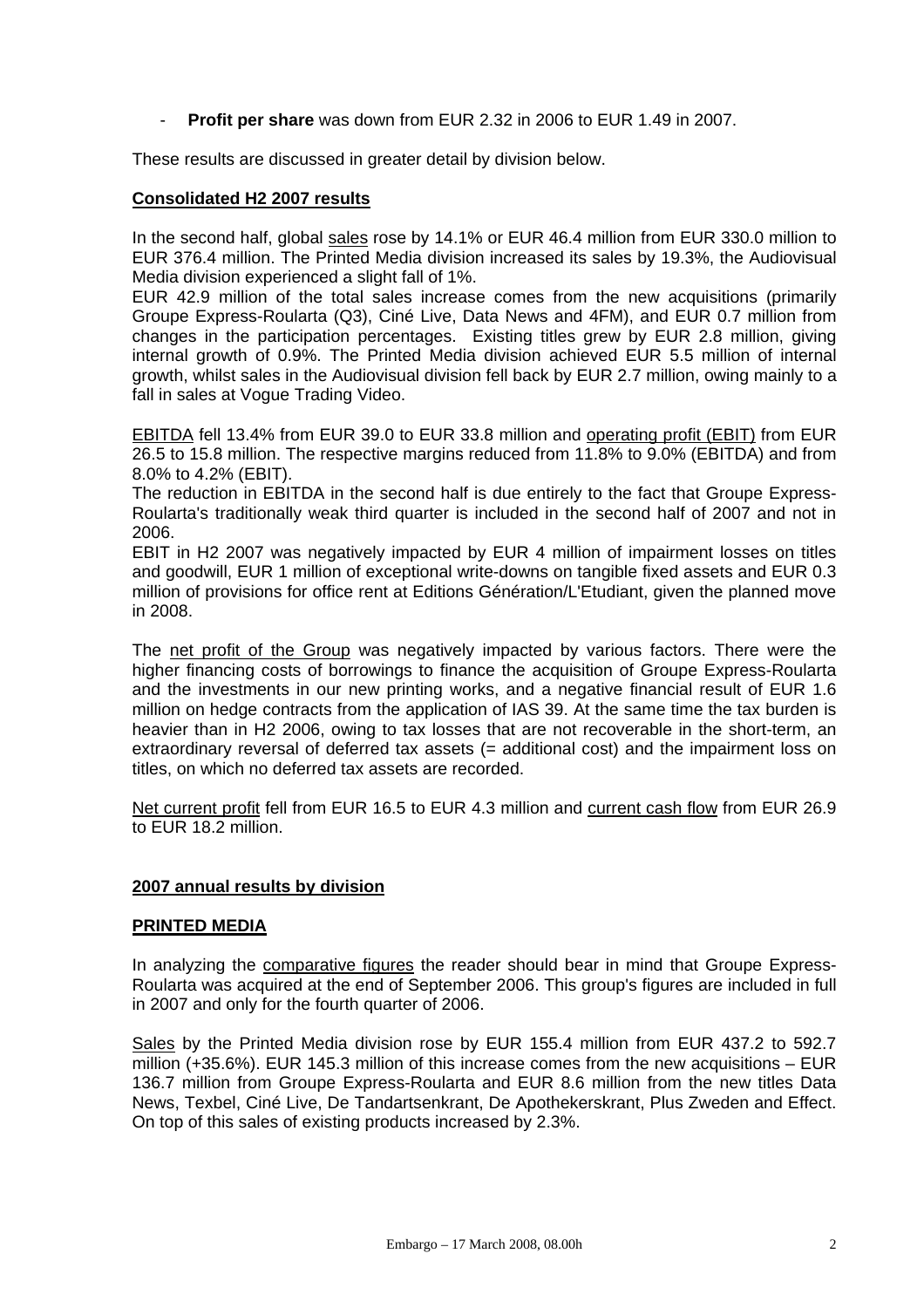Revenue from our freesheets rose by 4.1%, of which 0.7% can be ascribed to the acquisition of Effect and the increase of our shareholdings in A Nous Province and Algo Communication in the fourth quarter of 2007. De Streekkrant/De Weekkrant, De Zondag and the Steps city magazines grew by another 3.6%.

Advertising revenue at the Krant van West-Vlaanderen rose 3.6%.

Magazine advertising revenue rose by 51.3%, of which 53.1% from the newly acquired magazines and -1.6% from existing titles.

Advertising markets in both Belgium and France were under pressure right through 2007.

The readers' market advanced by 51.2%, 45.9% through acquisitions and 5.4% from internal growth of existing titles.

EBITDA grew by 3.2% from EUR 53.0 to 54.7 million, with a margin of 9.2% compared with 12.1% in 2006. Operating profit (EBIT) was down 13.8% from EUR 38.6 to 33.3 million, giving an EBIT margin of 5.6% compared with 8.8% in 2006. The net profit of the Group's printing activities amounted to EUR 8.8 million compared with EUR 17.4 million in 2006.

A number of factors negatively impacted the margins and net profit of the Printed Media division by EUR 8.8 million:

- EUR 1.3 million of restructuring costs were charged at Groupe Express-Roularta in 2007 as part of the further integration. Additional write-offs and provisions totalling EUR 1.3 million were recorded in respect of the planned relocation of subsidiary Editions Génération/L'Etudiant in 2008.
- With the winding up of SA Cyber Press Publishing on 7 June 2007, an impairment loss of EUR 1.8 million was recorded on this participation to bring its carrying value to zero.
- EUR 1.1 million of impairment losses were recorded on titles and goodwill.
- With the publishing of an option plan for senior managers at the start of 2007, an additional personnel cost of EUR 1 million was recorded, as required by IFRS 2.
- EUR 11.5 million higher financing costs reflect the new borrowings for the acquisition of Groupe Express-Roularta and the building of the new printing works at Roeselare, and fluctuations in the market value of a number of swap contracts covering outstanding loans (EUR 2.3 million) (IAS 39).
- Tax pressure continues to be influenced by tax losses that are not recoverable in the short term and the fact that no deferred tax assets are recorded on impairment losses.

# **AUDIOVISUAL MEDIA**

Sales by the Audiovisual Media division rose from EUR 179.3 to 181.3 million (+1.1%). The new participating interest in 4FM radio represents an increase of 1%, whilst existing activities grew slightly by 0.1%.

EBITDA grew by 29% from EUR 19.4 to 25.1 million, with a margin of 13.8% compared with 10.8% in 2006. Operating profit (EBIT) rose by 30.7% from EUR 12.4 to 16.3 million, with an EBIT margin of 9% compared with 6.9% in 2006.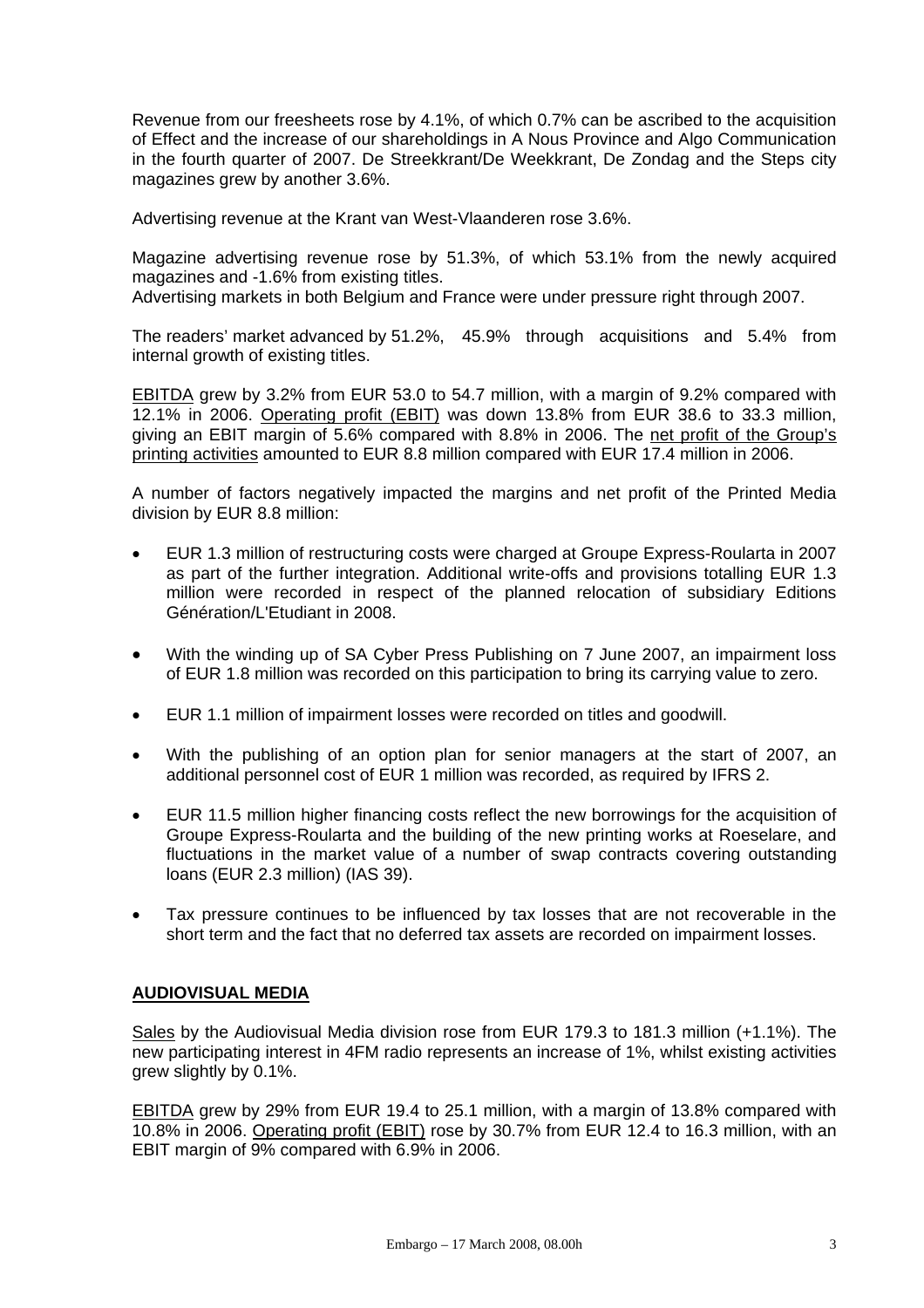This better result reflects a slight increase in sales, but also better cost control, especially at Vlaamse Media Maatschappij.

On the other hand an impairment loss of EUR 3.4 million was charged on the goodwill of Vogue Trading Video and EUR 0.8 million of deferred tax assets were reversed. Vogue Trading Video (DVD replication) is struggling with adverse market circumstances.

Net profit of the Group's audiovisual media activities was EUR 7.1 million as against EUR 7.4 million in 2006 (-3%).

Net current profit rose 23.9% from EUR 8.5 to 10.6 million and current cash flow rose by 2.9% from EUR 15.5 to 16.0 million.

#### **INTERNET**

In 2007, EUR 12.7 million were spent on extending and improving the group's internet sites. Total internet advertising revenue in Belgium and France amounted also to EUR 12.67 million. The websites are also becoming a very important channel for generating subscriptions to group magazines and newspapers.

#### **Balance sheet**

Equity amounted at 31 December 2007 to EUR 296.3 million, almost unchanged from 31 December 2006. The 'treasury shares' item, that is deducted from equity, has risen by EUR 13.4 million with the buying in of own shares to cover for the option scheme introduced in 2007. Consolidated reserves have increased by a net EUR 7.8 million, being the balance of the net profit for 2007 (EUR 15.9 million) less dividends paid (EUR 8.1 million). The EUR 0.9 million increase in capital reserves is due mainly to the granting of the new option plan in 2007 (share-based payments). The EUR 3 million increase in revaluation reserves represents the net positive market value of cash flow hedges.

At 31 December 2007, net financial debt amounted to EUR 247.8 million, up by EUR 26.3 million on 31 December 2006. This increase reflects greater borrowings to cover, among other things, the building of the new printing works in Roeselare, the financing of the restructuring costs at Groupe Express-Roularta and the financing of the option plan. This produces a gearing (net financial debt as a percentage of equity) of 83.6%.

#### **Investments (CAPEX)**

Total investments in 2007 amounted to EUR 55.1 million. Of these, EUR 12.3 million were in intangible fixed assets (EUR 6.0 million for titles and customer files, EUR 5.5 million for software), EUR 26.1 million in tangible fixed assets (including EUR 12.4 million for the new building in Roeselare and EUR 3.6 million for machinery at Roularta Printing), and EUR 16.7 million in acquisitions.

# **Dividend**

The Board of Directors will be proposing to the General Meeting of 20 May 2008 that it declare a dividend of EUR 0.75 per share. This is the same amount as last year.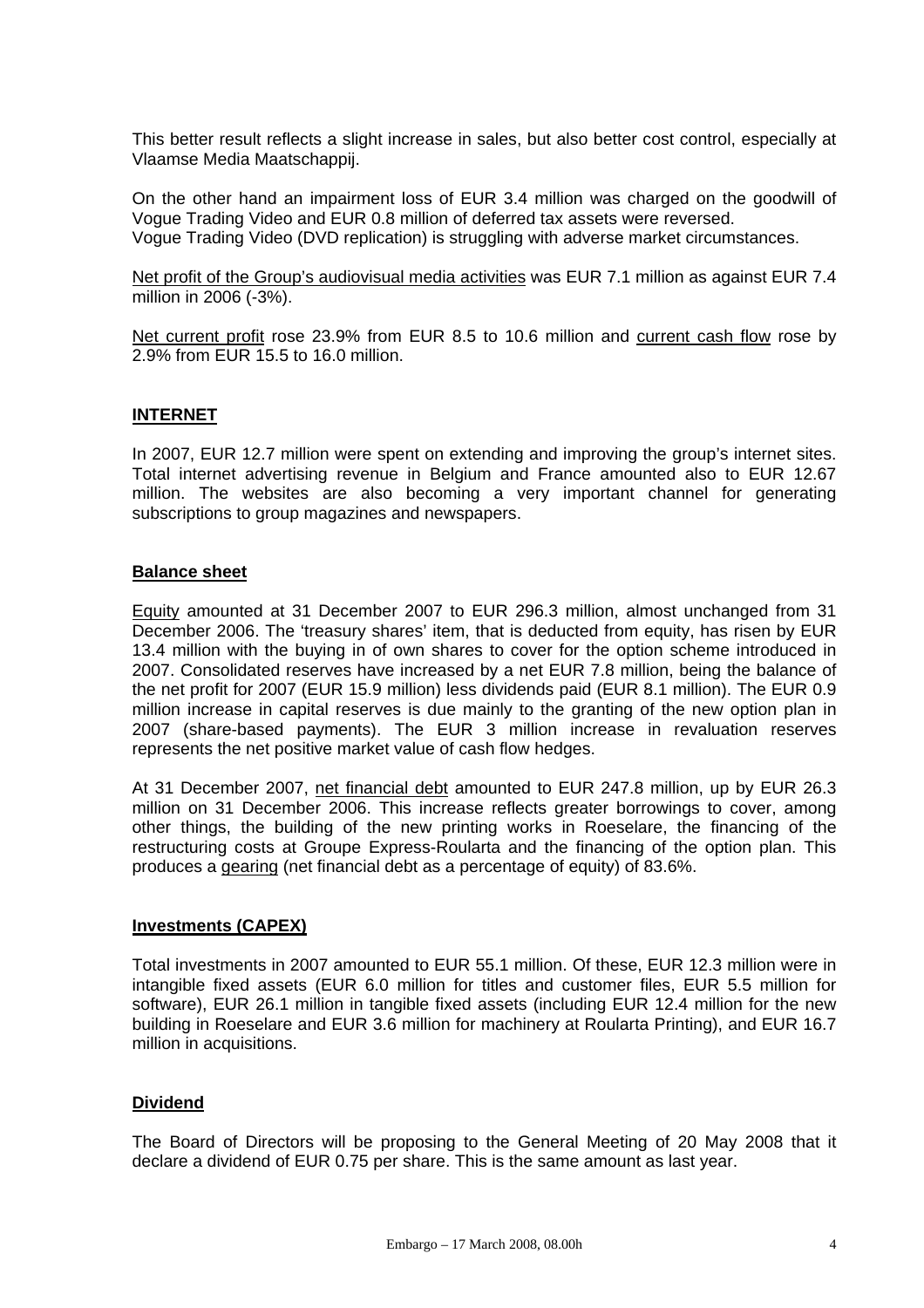# **Changes in the composition of the group**

The following acquisitions affect the comparison between 2007 and 2006 figures: Acquisition of Groupe Express-Roularta in Q4 2006; Acquisition of an additional 50% of Academici Roularta Media NV in Q1 2007; Acquisition of 25% of Press Partners BV in Q1 2007; Acquisition of 12.5% of Mediaplus BV in Q1 2007; Acquisition of 50% of Alphadistri SAS in Q1 2007; Acquisition of 100% of Medical Integrated Communication SPRL in Q1 2007; Acquisition of 25% of TTG Plus Publishing AB in Q1 2007; Acquisition of 50% of Zefir Carrières SNC in Q2 2007; Acquisition of 50% of Vlacom NV and 4FM Groep NV in Q2 2007; Acquisition of 100% of Opportunity to Sell SPRL in Q2 2007; Acquisition of 50% of Actuapedia NV in Q3 2007; 50% shareholding in newly-founded Actuamedia NV in Q3 2007; Acquisition of 80% of Fnap Media NV in Q4 2007; Acquisition of an additional 50% in Algo Communication SARL and A Nous Province SAS in Q4 2007.

In 2007 Roularta Media Group NV also acquired the business assets of Datanews, Texbel, Tailor Made and related websites.

#### **Prospects**

2007 was a transitional year, in which EUR 13 million of extraordinary charges, write-downs and restructuring charges were recorded. In 2008 the effects of the restructuring and reorganization at Groupe Express-Roularta should become visible. Both sales and reach figures according to the latest OJD (net distribution) and AEPM (reach) studies are very good (see separate press release).

The Belgian printing activities continue to evolve positively with new initiatives on the Freepress division level. The magazine advertising market remains, however, uncertain.

The new printing infrastructure will deliver its first results in 2008 in the form of greater productivity and unlimited colour printing possibilities for newspapers and freesheets.

In the audiovisual field, radio continues to grow with Q-Music and the relooked 4FM. In the TV area, digital income is growing from, among other things, video on demand, JIM mobile is growing, and there are plans to launch a children's station.

Internet activities are beginning to provide additional sales revenue.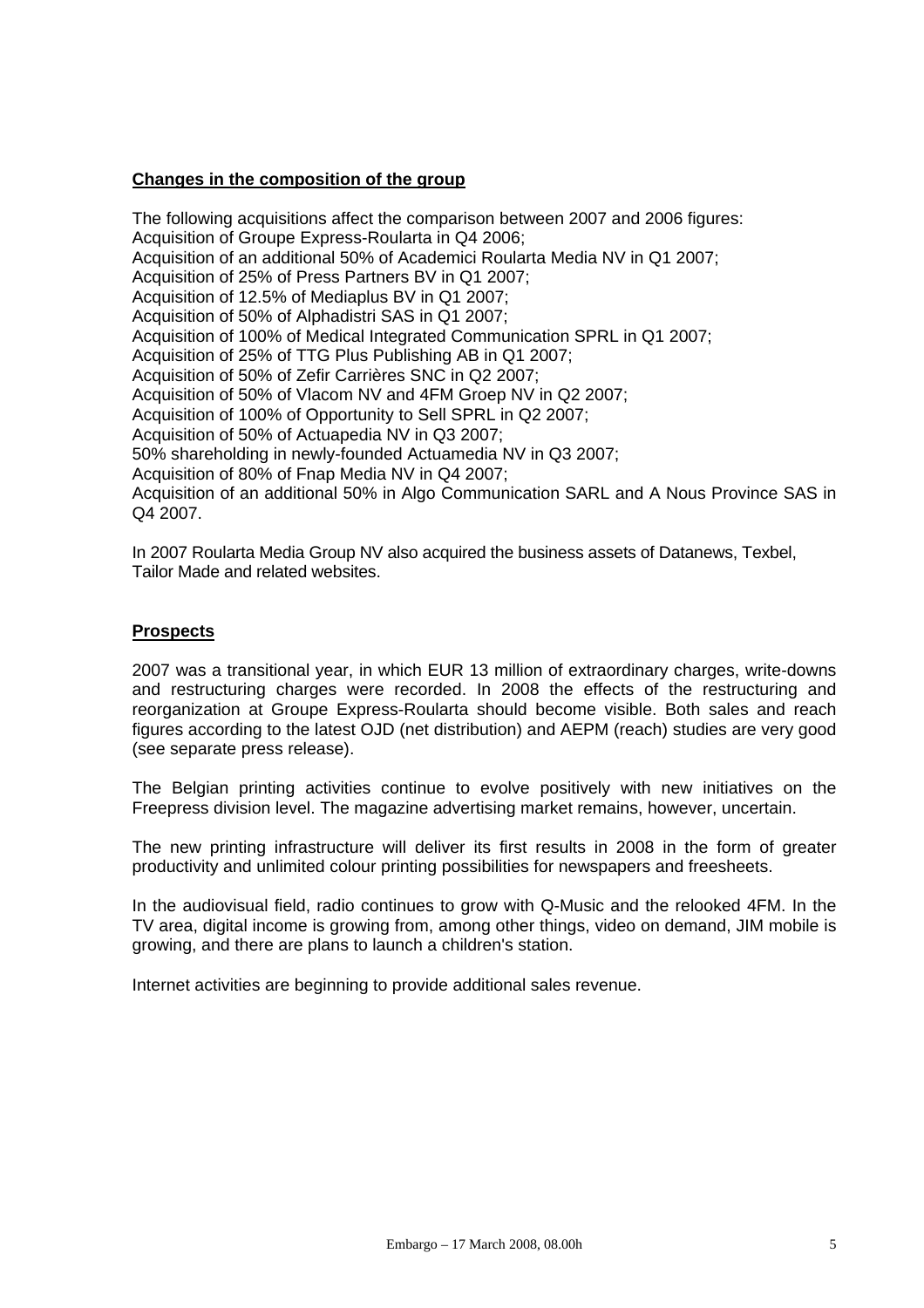#### **Statutory auditor's report**

The statutory auditor has confirmed that his auditing procedures, which have been substantially completed, have revealed no material adjustments that would have to be made to the accounting information included in this press release.

Deloitte Chartered Accountants, represented by Jos Vlaminckx and Mario Dekeyser.

| Contact persons | Rik De Nolf                                | Jean Pierre Dejaeghere             |
|-----------------|--------------------------------------------|------------------------------------|
| Tel:            | + 32 51 266 323                            | + 32 51 266 326                    |
| Fax:            | + 32 51 266 593                            | + 32 51 266 627                    |
| e-mail:<br>URL: | rik.de.nolf@roularta.be<br>www.roularta.be | jean.pierre.dejaeghere@roularta.be |
|                 |                                            |                                    |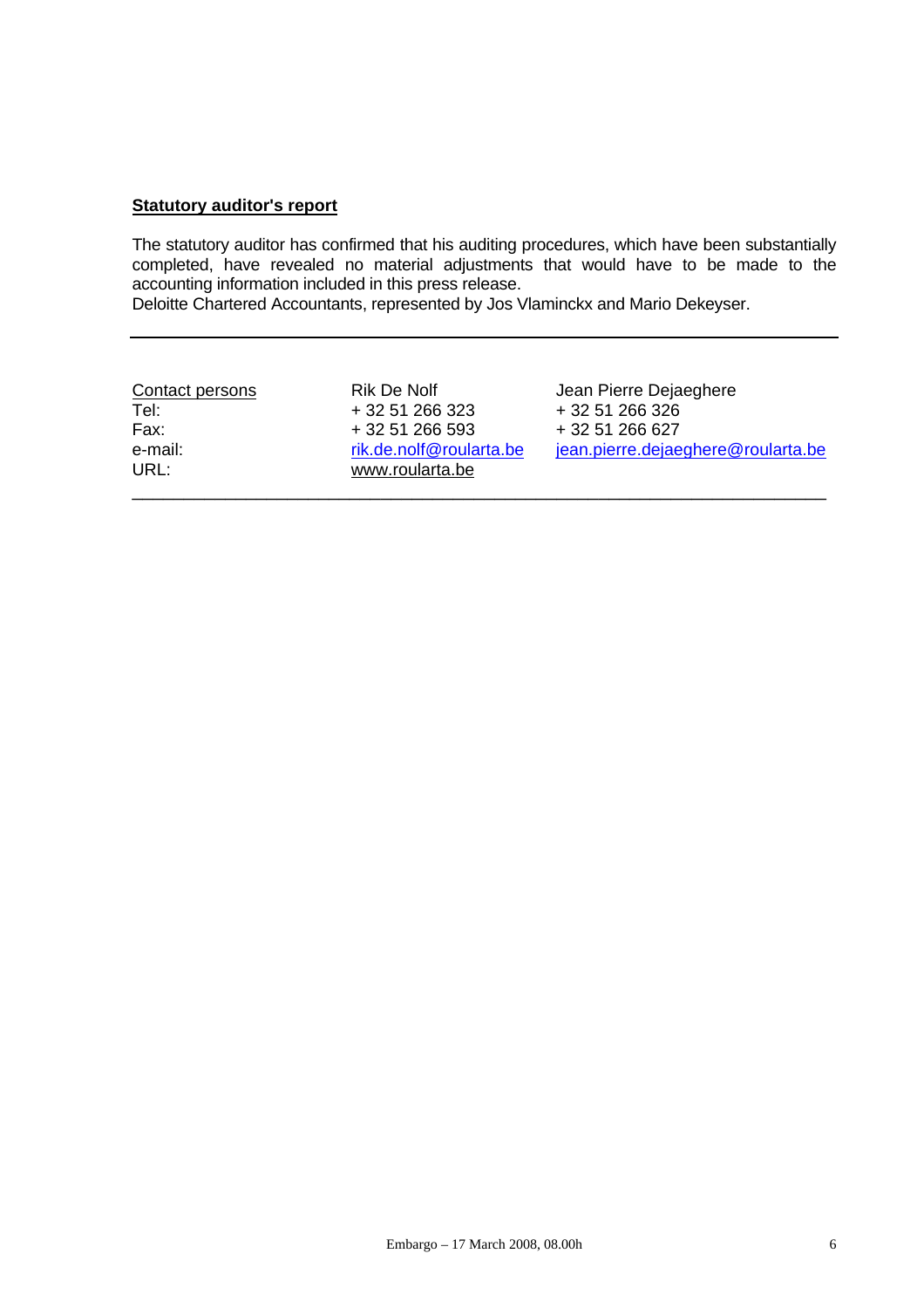#### **ROULARTA MEDIA GROUP CONSOLIDATED KEY FIGURES**

| in EUR '000                                              | H <sub>2</sub> /06 | H <sub>2</sub> /07    | evolution | 31/12/06   | 31/12/07              | evolution  |
|----------------------------------------------------------|--------------------|-----------------------|-----------|------------|-----------------------|------------|
| <b>INCOME STATEMENT</b>                                  |                    |                       |           |            |                       |            |
| <b>Sales</b>                                             | 330.004            | 376.418               | $+14,1%$  | 609.231    | 766.824               | $+25,9%$   |
| <b>Operating cash flow (EBITDA)</b>                      | 39.018             | 33.772                | $-13,4%$  | 72.466     | 79.831                | $+10,2%$   |
| <b>Operating profit (EBIT)</b>                           | 26.483             | 15.847                | $-40,2%$  | 51.089     | 49.563                | $-3,0%$    |
| Net finance costs                                        | $-1.480$           | $-7.576$              | $+411,9%$ | $-1.993$   | $-13.533$             | $+579,0\%$ |
| Operating profit after net finance costs                 | 25.003             | 8.271                 | $-66,9%$  | 49.096     | 36.030                | $-26,6%$   |
| Income taxes                                             | $-13.778$          | $-8.620$              | $-37,4%$  | $-23.645$  | $-19.973$             | $-15,5%$   |
| Share in the result of the companies accounted for using |                    |                       |           |            |                       |            |
| the equity method                                        | $-8$               | 17                    |           | $-12$      | $-10$                 |            |
| Net profit of the consolidated companies                 | 11.217             | $-332$                | $-103,0%$ | 25.439     | 16.047                | $-36,9%$   |
| Minority interests                                       | $-217$             | 216                   | - 199,5%  | $-653$     | $-108$                | $-83,5%$   |
| Net profit of the Group                                  | 11.000             | $-116$                | $-101,1%$ | 24.786     | 15.939                | $-35,7%$   |
| EBITDA(1)                                                | 39.018             | 33.772                | $-13,4%$  | 72.466     | 79.831                | $+10,2%$   |
| EBITDA (margin)                                          | 11,8%              | 9,0%                  |           | 11,9%      | 10,4%                 |            |
| <b>EBIT</b>                                              | 26.483             | 15.847                | $-40,2%$  | 51.089     | 49.563                | $-3,0%$    |
| EBIT (margin)                                            | 8,0%               | 4,2%                  |           | 8,4%       | 6,5%                  |            |
| Net profit of the Group                                  | 11.000             | $-116$                | $-101,1%$ | 24.786     | 15.939                | $-35,7%$   |
| Net profit of the Group (margin)                         | 3,3%               | 0,0%                  |           | 4,1%       | 2,1%                  |            |
| Net current profit (2)                                   | 16.477             | 4.270                 | $-74,1%$  | 31.007     | 23.145                | $-25,4%$   |
| Current cash flow (3)                                    | 26.923             | 18.194                | $-32,4%$  | 50.053     | 47.095                | $-5,9%$    |
| <b>CONSOLIDATED KEY FIGURES PER SHARE</b>                |                    |                       |           |            |                       |            |
| <b>EBITDA</b>                                            | 3,62               | 3,18                  |           | 6,79       | 7,46                  |            |
| <b>EBIT</b>                                              | 2,46               | 1,49                  |           | 4,79       | 4,63                  |            |
| Net profit of the Group                                  | 1,02               | $-0,01$               |           | 2,32       | 1,49                  |            |
| Net profit of the Group after dilution                   | 1,01               | $-0,01$               |           | 2,30       | 1,47                  |            |
| Net current profit                                       | 1,53               | 0,40                  |           | 2,91       | 2,16                  |            |
| Current cash flow                                        | 2,50               | 1,71                  |           | 4,69       | 4,40                  |            |
| Gross dividend                                           |                    |                       |           | 0,75       | 0,75                  |            |
| Weighted average number of shares                        | 10.781.052         | 10.632.093            |           | 10.667.825 | 10.699.646            |            |
| Weighted average number of shares after dilution         |                    | 10.898.988 10.734.017 |           |            | 10.797.661 10.825.112 |            |

| <b>BALANCE SHEET</b>                    | 31/12/06 | 31/12/07  | evolution |
|-----------------------------------------|----------|-----------|-----------|
| Non current assets                      | 659.205  | 687.076   | $+4,2%$   |
| Current assets                          | 326.329  | 321.890   | $-1,4%$   |
| Balance sheet total                     | 985.534  | 1.008.966 | $+2,4%$   |
| Equity - Group's share                  | 284.839  | 283.675   | $-0,4%$   |
| Equity - minority interests             | 12.863   | 12.600    | $-2,0\%$  |
| Liabilities                             | 687.832  | 712.691   | $+3.6%$   |
| Liquidity (4)                           | 0.8      | 1,0       | $+25,0\%$ |
| Solvency (5)                            | 30,2%    | 29.4%     | $-2,6%$   |
| Net financial debt                      | 221.415  | 247.745   | $+11,9%$  |
| Gearing (6)                             | 74,4%    | 83,6%     | $+12,4%$  |
| Return on equity (7)                    | 8,7%     | 5,6%      | $-35,6%$  |
| Number of employees at closing date (8) | 3.101    | 3.134     | $+1,1%$   |

(1) EBITDA = EBIT + depreciation, write-down and provisions

(2) Net current profit = net profit of the Group + impairment losses + restructuring costs net of taxes.

(3) Current cash flow = net current profit + depreciation of (in)tangible assets, write-downs and provisions.

(4) Liquidity = current assets / current liabilities

(5) Solvency = equity (Group's share + minority interests) / balance sheet total.

(6) Gearing = net financial debt / equity (Group's share + minority interests).

(7) Return on equity = net profit of the Group / equity (Group's share).

(8) Joint ventures proportionally included.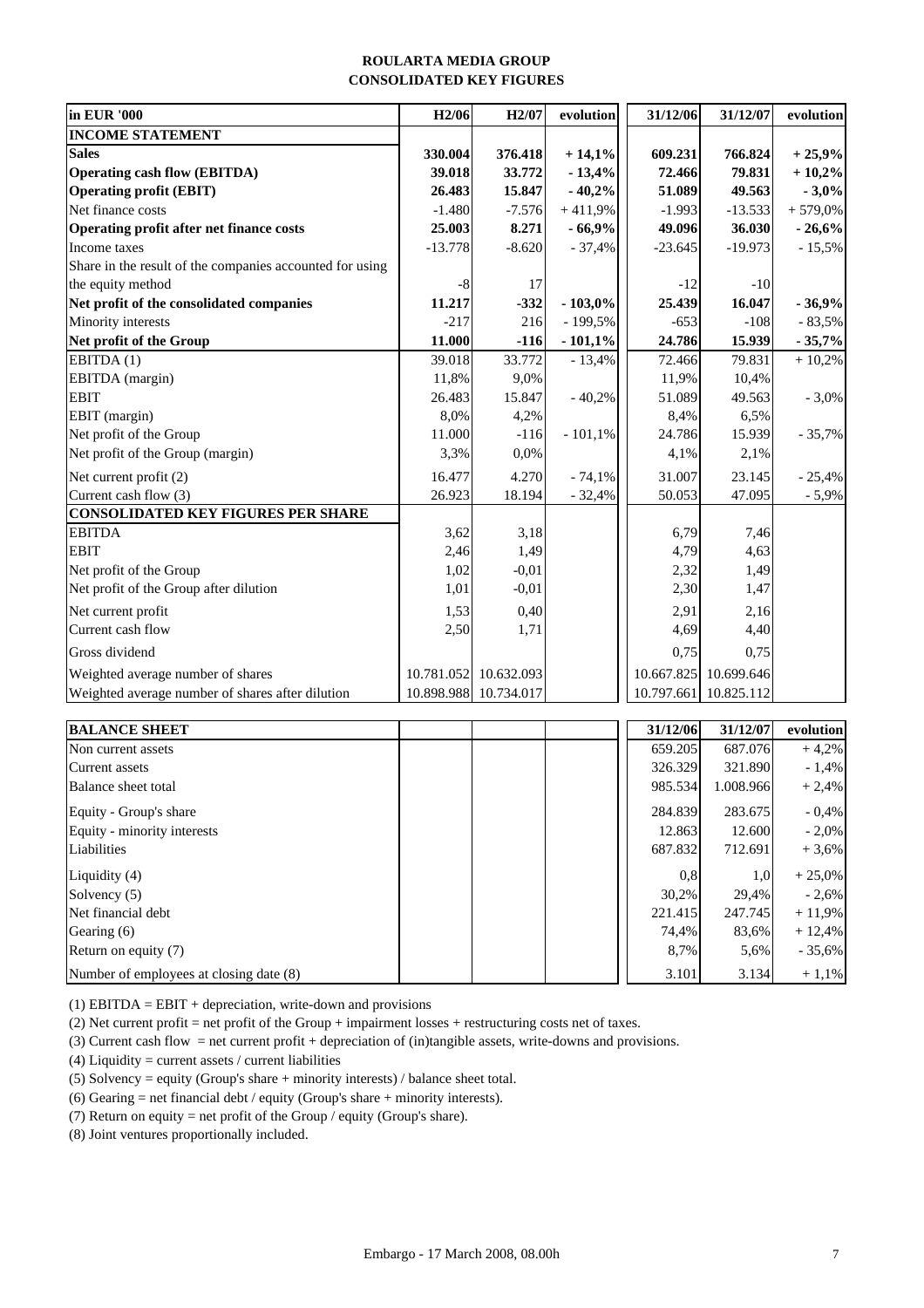# **ROULARTA MEDIA GROUP**

#### **CONSOLIDATED KEY FIGURES BY DIVISION**

|                                                    | PRINTED MEDIA      |                    |           |           |           |           |
|----------------------------------------------------|--------------------|--------------------|-----------|-----------|-----------|-----------|
| in EUR '000                                        | H <sub>2</sub> /06 | H <sub>2</sub> /07 | $%$ evol. | 31/12/06  | 31/12/07  | $%$ evol. |
| <b>INCOME STATEMENT</b>                            |                    |                    |           |           |           |           |
| <b>Sales</b>                                       | 243.761            | 290.703            | $+19,3%$  | 437.218   | 592.653   | $+35,6%$  |
| <b>Operating cash flow</b>                         | 27.092             | 25.157             | $-7,1%$   | 53.027    | 54.746    | $+3,2%$   |
| <b>Operating profit (EBIT)</b>                     | 19.559             | 13.174             | $-32,6%$  | 38.643    | 33.294    | $-13,8%$  |
| Net finance costs                                  | $-1.232$           | $-7.273$           | $+490,3%$ | $-1.482$  | $-13.041$ | $+780,0%$ |
| Operating profit after net finance costs           | 18.327             | 5.901              | $-67,8%$  | 37.161    | 20.253    | $-45,5%$  |
| Income taxes                                       | $-10.993$          | $-4.788$           | $-56,4%$  | $-18.836$ | $-10.783$ | $-42,8%$  |
| Share in the profit of the companies accounted for |                    |                    |           |           |           |           |
| using the equity method                            | $-8$               | 17                 |           | $-12$     | $-10$     |           |
| Net profit of the consolidated companies           | 7.326              | 1.130              | $-84,6%$  | 18.313    | 9.460     | $-48,3%$  |
| Minority interests                                 | $-263$             | $-123$             | $-53,2%$  | $-888$    | $-662$    | $-25,5%$  |
| Net profit of the Group                            | 7.063              | 1.007              | $-85,7%$  | 17.425    | 8.798     | $-49,5%$  |
| <b>EBITDA</b>                                      | 27.092             | 25.157             | $-7,1%$   | 53.027    | 54.746    | $+3,2%$   |
| EBITDA (margin)                                    | 11,1%              | 8,7%               |           | 12,1%     | 9,2%      |           |
| <b>EBIT</b>                                        | 19.559             | 13.174             | $-32,6%$  | 38.643    | 33.294    | $-13,8%$  |
| EBIT (margin)                                      | 8,0%               | 4,5%               |           | 8,8%      | 5,6%      |           |
| Net profit of the Group                            | 7.063              | 1.007              | $-85,7%$  | 17.425    | 8.798     | $-49,5%$  |
| Net profit of the Group (margin)                   | 2,9%               | 0,3%               |           | 4,0%      | 1,5%      |           |
| Net current profit                                 | 11.887             | 1.982              | $-83,3%$  | 22.491    | 12.593    | $-44,0%$  |
| Current cash flow                                  | 17.331             | 13.375             | $-22,8%$  | 34.544    | 31.138    | $-9,9%$   |

|                                          | <b>AUDIOVISUAL MEDIA</b> |                    |           |          |          |           |
|------------------------------------------|--------------------------|--------------------|-----------|----------|----------|-----------|
| in EUR '000                              | H <sub>2</sub> /06       | H <sub>2</sub> /07 | $%$ evol. | 31/12/06 | 31/12/07 | $%$ evol. |
| <b>INCOME STATEMENT</b>                  |                          |                    |           |          |          |           |
| <b>Sales</b>                             | 90.189                   | 89.313             | $-1,0\%$  | 179.285  | 181.310  | $+1,1%$   |
| <b>Operating cash flow (EBITDA)</b>      | 11.927                   | 8.613              | $-27,8%$  | 19.440   | 25.085   | $+29,0%$  |
| <b>Operating profit (EBIT)</b>           | 6.924                    | 2.673              | $-61,4%$  | 12.446   | 16.269   | $+30,7%$  |
| Net finance costs                        | $-248$                   | $-304$             | $+22,6%$  | $-511$   | $-492$   | $-3,7%$   |
| Operating profit after net finance costs | 6.676                    | 2.369              | $-64,5%$  | 11.935   | 15.777   | $+32,2%$  |
| Income taxes                             | $-2.785$                 | $-3.832$           | $+37,6%$  | $-4.809$ | $-9.190$ | $+91,1%$  |
| Net profit of the consolidated companies | 3.891                    | $-1.463$           | $-137,6%$ | 7.126    | 6.587    | $-7,6%$   |
| Minority interests                       | 46                       | 339                | $-637,0%$ | 235      | 554      | $-135,7%$ |
| Net profit of the Group                  | 3.937                    | $-1.124$           | $-128,5%$ | 7.361    | 7.141    | $-3,0%$   |
| <b>EBITDA</b>                            | 11.927                   | 8.613              | $-27,8%$  | 19.440   | 25.085   | $+29,0\%$ |
| EBITDA (margin)                          | 13,2%                    | 9,6%               |           | 10,8%    | 13,8%    |           |
| <b>EBIT</b>                              | 6.924                    | 2.673              | $-61,4%$  | 12.446   | 16.269   | $+30,7%$  |
| EBIT (margin)                            | 7,7%                     | 3,0%               |           | 6,9%     | 9,0%     |           |
| Net profit of the Group                  | 3.937                    | $-1.124$           | $-128,5%$ | 7.361    | 7.141    | $-3,0\%$  |
| Net profit of the Group (margin)         | 4,4%                     | $-1,3%$            |           | 4,1%     | 3,9%     |           |
| Net current profit                       | 4.590                    | 2.287              | $-50,2%$  | 8.516    | 10.552   | $+23,9%$  |
| Current cash flow                        | 9.593                    | 4.816              | $-49,8%$  | 15.510   | 15.957   | $+2,9%$   |